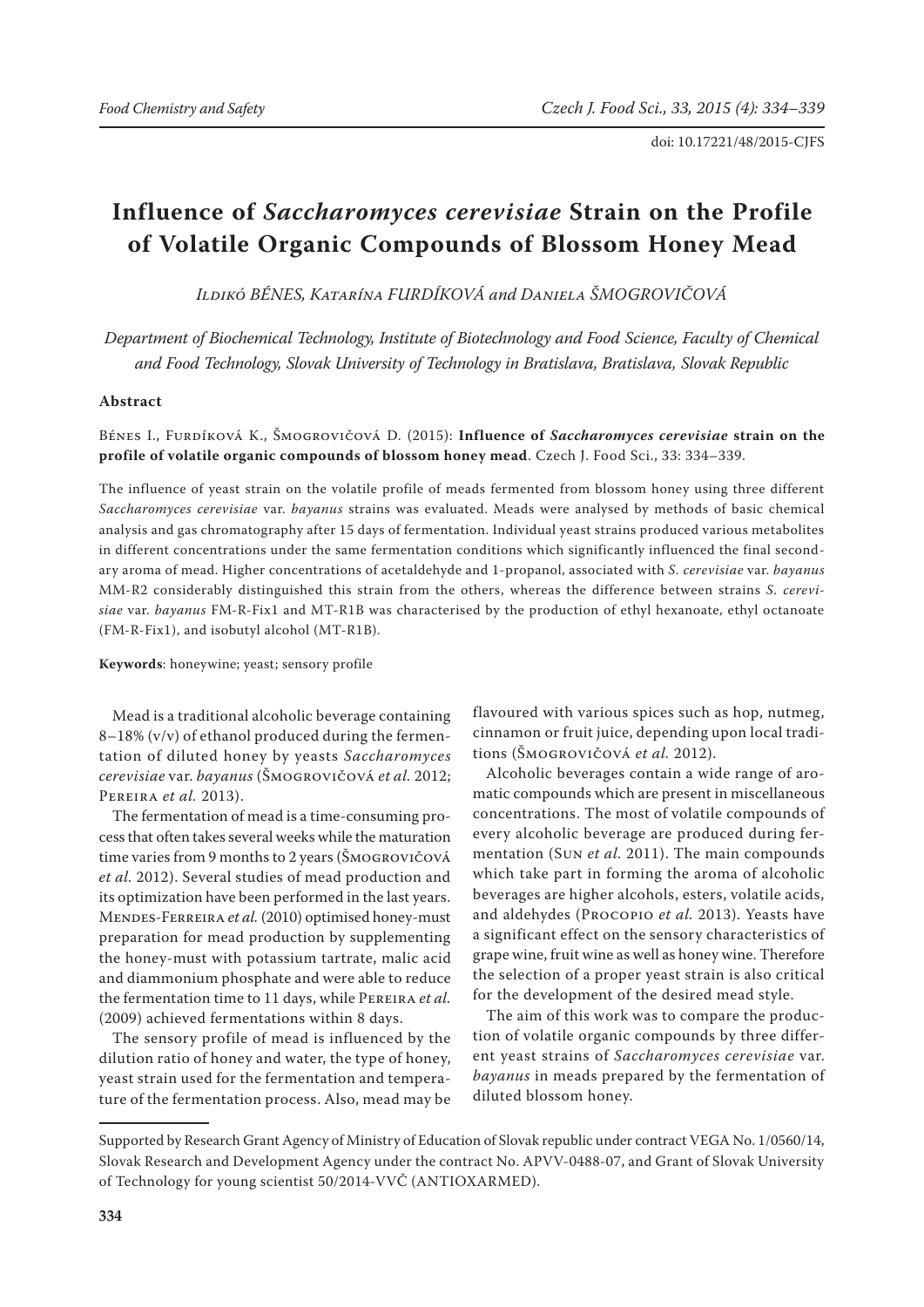# **Material and methods**

*Honey*. Blossom honey based on sunflower, field flower and thistle nectar originating from the Žitný ostrov locality in Slovakia was used.

*Yeast strain*. Three autochthonous yeast strains isolated from grapes of Mueller Thurgau, Moravian Muscat, and Blaufrankisch were used. The strains were identified as *S. cerevisiae* var. *bayanus* using the diagnostic keys (FURDÍKOVÁ et al. 2014) verified by PCR, characterised in terms of their oenological properties, and became part of the collection of microorganisms of the Faculty of Chemical and Food Technology (Slovak University of Technology, Bratislava, Slovakia). Axenic cultures of *S. cerevisiae*  var. *bayanus* MT-R1B, MM-R2, and FM-R-Fix1 used in experiments are characterised by high osmotic tolerance and ethanol tolerance, and good sedimentation characteristics.

*Processing of honey must and fermentation*. Honey was diluted with water (at a ratio of weights 1 : 4) and boiled at 65°C for 15 min to precipitate proteins. After cooling the must was enriched with 0.3 g/l of Vitamon Combi® (Erbslöh, Geisenheim, Germany) containing diammonium phosphate and vitamin  $B_1$ . Honey must contained 154.2 mg/l and 175.2 mg/l before and after the addition of Vitamon Combi®, respectively. The prepared honey must was filled into 1 l glass flasks, and inoculated by a yeast strain in form of liquid starter (the starting concentration of biomass 10<sup>6</sup> cells in 1 ml) in 3 parallels. Inocula were prepared from a yeast strain culture grown aerobically for 24 h in a liquid medium (20 g/l glucose, 10 g/l yeast extract; 100 ml) in a 500 ml flask, on an orbital shaker at 2 Hz, 28°C. After cultivation, the concentration of yeast biomass was determined by counting in a Bürker chamber. The calculated volume of biomass was removed and centrifuged (10 min, 1370 *g*). Separated biomass was washed with distilled water, centrifuged again and finally added to the fermentation media. The fermentation was executed statically for 15 days at a temperature of 24°C. Young mead was separated from rough yeast sediments and underwent the basic chemical analysis.

*Mead analysis*. Basic oenological parameters as well as detailed volatile profile of all meads were determined. Total acids expressed as the tartaric acid were determined by acid-base titration with 0.1 mol/l NaOH using phenolphthalein. Concentration of reducing sugars was analysed by DNS method, concentration of alcohol and extract pycnometrically.

The concentration of proteins was determined by the Bradford method (BRADFORD 1976).

## *Gas chromatography*

*Sample extraction and gas chromatography.* The samples were prepared for the analysis as previously described (Šmogrovičová *et al.* 2012). Volatile compounds were analysed by the solid-phase microcolumn extraction (SPMCE) method using a GC 8000 Top Series, CE Instruments (Rodano, Milan, Italy) equipped with a modified inlet (Hrivňák *et al.* 2010). The chromatographic elution was temperature programmed as follows: isothermal at 40°C (1 min), then increased at a rate of 5°C/min to 220°C and held for 10 minutes. The temperature of the inlet chamber was 230°C and helium was used as a carrier gas. The trapped aroma compounds were desorbed at 10 kPa by heating the microcolumn to 230°C for 1 minute. After desorption, the carrier gas pressure was increased to 60 kPa and the temperature program was started. During the analysis, the microcolumn remained in the GC inlet.

*Data processing and calibration.* A computer program (Class-VP.2, SP1; Shimadzu, Duisburg, Germany) was used for data acquisition. For a quantitative analysis, five-point calibration curves were measured over the range of appropriate concentrations in 13% (v/v) ethanol. Calibration solutions underwent the same extraction procedure as wine samples.

*Statistical analysis*. All values in this work are the averages of the results obtained in triplicate, while the data variation was less than 5% of RSD (percentage relative standard deviation).

The experimental values were evaluated by the statistical dispersion method ANOVA (Analysis of Variance among Groups) by the program STAT-GRAPHICS plus for Windows 3.0 and for each parallel group of results the *P*-factor value was calculated. Principal component analysis (PCA) was performed using Statistica® software (version 10, Statsoft, Inc.).

### **Results and discussion**

Meads fermented from blossom honey by three different strains of *S. cerevisiae* var. *bayanus* were analysed after 15 days of fermentation by methods of basic chemical analysis and gas chromatography to evaluate the influence of the yeast strain on the profile of volatile organic compounds (VOC) in mead. The results of the basic analysis of meads are shown in Table 1. ANOVA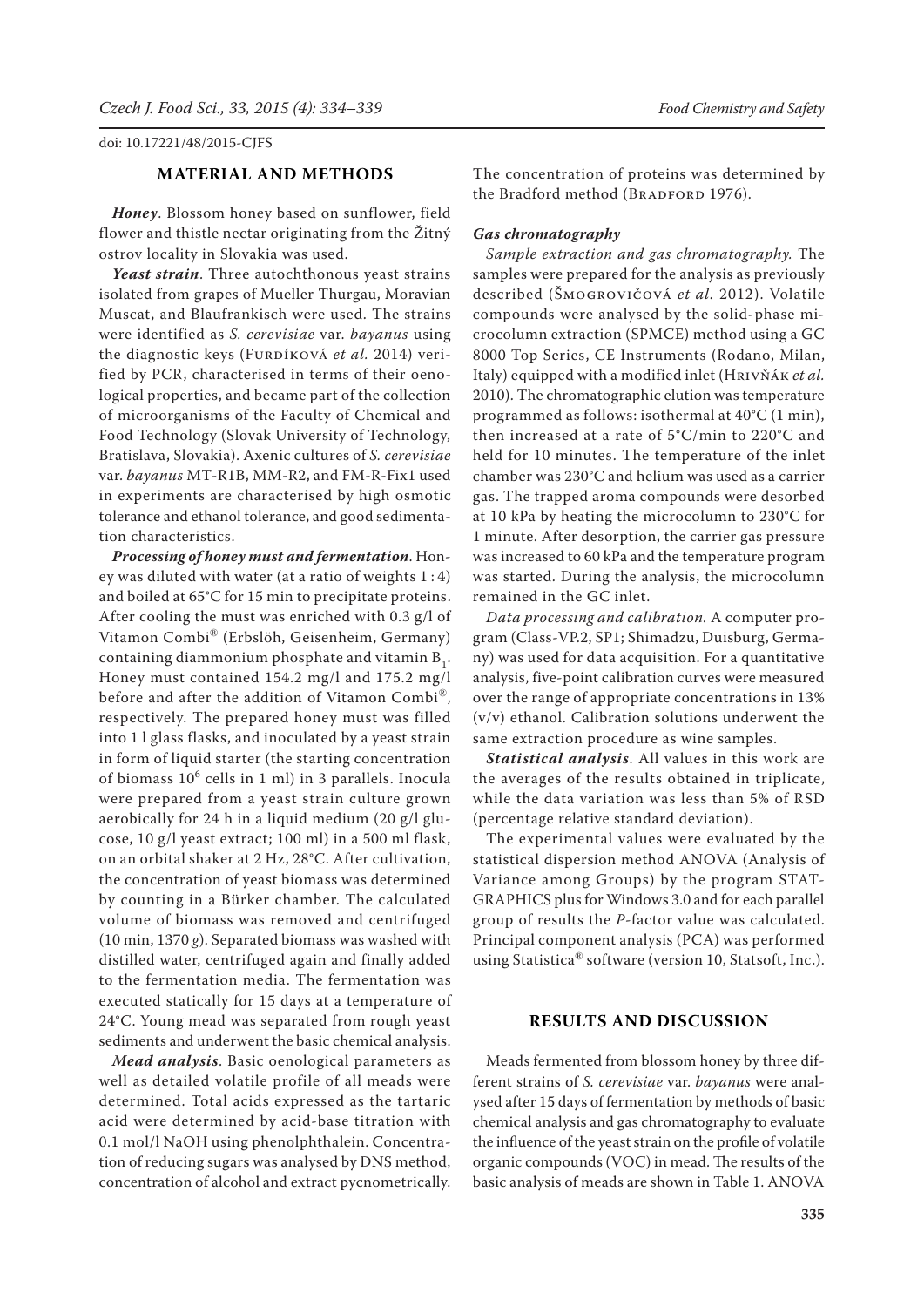| Yeast strain           | MT-R1B             | $MM-R2$            | $FM-R-Fix1$        |
|------------------------|--------------------|--------------------|--------------------|
| Ethanol $(\% v/v)$     | $13.60 \pm 0.68$   | $17.47 \pm 0.87$   | $15.46 \pm 0.77$   |
| $Y_{\text{EtOH}}(g/g)$ | $0.42 \pm 0.02$    | $0.56 \pm 0.03$    | $0.48 \pm 0.02$    |
| Proteins $(mg/l)$      | $43.51 \pm 2.18^*$ | $43.51 \pm 2.18^*$ | $64.10 \pm 3.21$   |
| Total acids $(g/l)$    | $3.35 \pm 0.17$    | $2.68 \pm 0.13$    | $2.90 \pm 0.14$    |
| Red. sugars $(g/l)$    | $25.47 \pm 1.27^*$ | $34.95 \pm 1.75$   | $25.94 \pm 1.30^*$ |
| Extract $(g/l)$        | $89.70 \pm 4.48$   | $75.80 \pm 3.79$   | $68.70 \pm 3.44$   |
| $pH(-)$                | $3.40 \pm 0.17$    | $3.48 \pm 0.17$    | $3.54 \pm 0.18$    |

Honey must dilution 1:4; reducing sugars  $t_0$ = 282.4 g/l; total acids  $t_0$  = 0.92 g/l; extract  $t_0$  = 296.3 g/l; proteins  $t_0$  = 154.2 mg/l, pH  $t_0$  = 5.69; the data are mean values of triplicate samples; *P* < 0.001; same characters in the same column (\*) correspond to statistically not significant difference (*P* > 0.05)

performed for the basic analysis of mead samples showed significant differences (*P* < 0.001) for all descriptors except the means of protein concentration in meads fermented by strains MT-R1B and MM-R2 and concentration of reducing sugars in meads fermented by strains MT-R1B and FM-R-Fix1 which were evaluated as not significantly different  $(P > 0.05)$ .

The influence of yeast strains on the volatile aromatic composition of mead is presented in Table 2. The total of 14 fermentative aroma compounds which contribute to the sensorial qualities of alcoholic beverages were identified and quantified in all samples. To evaluate the contribution of a certain chemical compound to the aroma of mead, the odour activity values (OAV; the ratio between the concentration of individual compound in a sample and the threshold concentration of this compound) were calculated. Only those compounds whose OAV was greater than 1 were considered to cause a significant contribution to the mead aroma. The OAV, odour descriptors and odour thresholds are shown in Table 3.

Fusel alcohols and esters are the main groups of aroma compounds produced during fermentation. The most predominant higher alcohols in the studied meads were isobutyl alcohol with a characteristic mild, sweet-musty flavour, and isopentyl alcohol with a rather bitter fruity flavour. Isoamyl alcohol was determined in each sample above its threshold concentration. However, in mead fermented by the yeast strain MM-R2 of *S. cerevisiae* var. *bayanus* only

|                     | MT-R1B                | $MM-R2$               | $FM-R-Fix1$                   |  |
|---------------------|-----------------------|-----------------------|-------------------------------|--|
| Acetaldehyde        | $5.63 \pm 0.28^*$     | $105.92 \pm 5.30$     | $11.23 \pm 0.56^*$            |  |
| 1-Propanol          | $3.16 \pm 0.16^*$     | $121.47 \pm 6.08$     | $4.44 \pm 0.22^*$             |  |
| Isobutyl alcohol    | $76.60 \pm 3.83$      | $27.98 \pm 1.40$      | $55.55 \pm 2.78$              |  |
| 1-Butanol           | $0.17 \pm 0.01$       | $0.09 \pm 0.00$       | nd                            |  |
| Isopentyl alcohol   | $78.33 \pm 3.92^{*+}$ | $45.49 \pm 2.27^{+4}$ | $73.96 \pm 3.70**$            |  |
| 1-Octanol           | $0.12 \pm 0.01^*$     | $0.14 \pm 0.01^*$     | $0.16 \pm 0.01^*$             |  |
| 2-Phenylethanol     | $13.46 \pm 0.67^*$    | $25.80 \pm 1.29$ **   | $50.41 \pm 2.52$ <sup>+</sup> |  |
| Ethyl acetate       | $29.04 \pm 1.45$      | $55.22 \pm 2.76$      | $36.19 \pm 1.81$              |  |
| Ethyl butyrate      | nd                    | $0.41 \pm 0.02$       | $0.19 \pm 0.01$               |  |
| Ethyl hexanoate     | nd                    | nd                    | $0.13 \pm 0.01$               |  |
| Ethyl octanoate     | $0.06 \pm 0.00^*$     | $0.04 \pm 0.00$       | $0.07 \pm 0.00^*$             |  |
| Isobuthyl acetate   | nd                    | nd                    | nd                            |  |
| 2-Phenethyl acetate | nd                    | nd                    | $0.20 \pm 0.01$               |  |
| Octanoic acid       | $1.07 \pm 0.05^*$     | $2.16 \pm 0.11^*$     | $0.51 \pm 0.03$               |  |

Table 2. Volatile organic compounds concentration of meads fermented by different strains *S. cerevisiae* var. *bayanus*

The results are shown as the mean values and their standard deviations in mg/l; nd – not determined; the data are mean values of triplicate samples; *P* < 0.05; same character in the same row (\*, +, # ) correspond to statistically not significant difference (*P* > 0.05)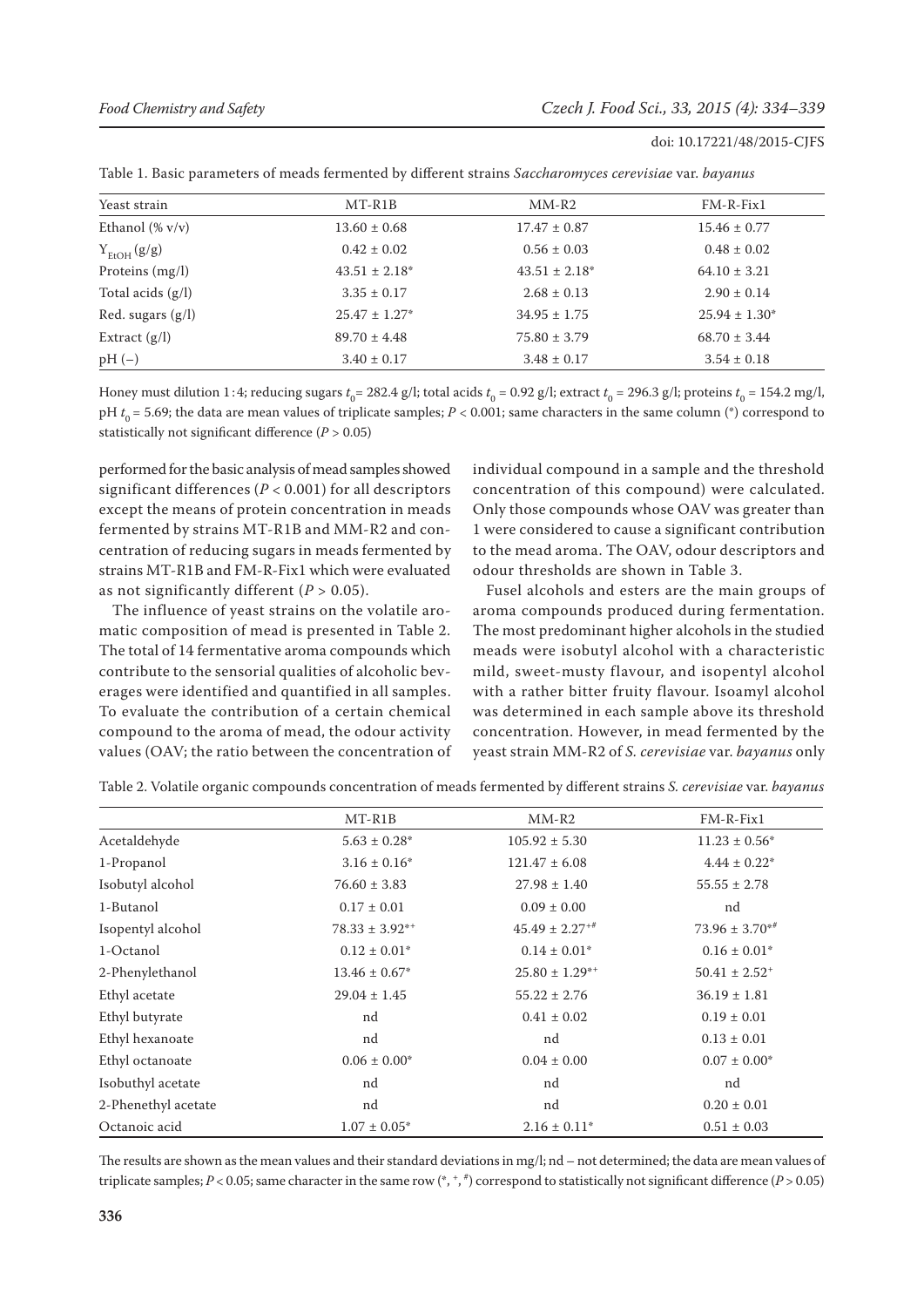Table 3. Odour activity values (OAV) of volatile organic compounds of meads fermented by different strains *S. cerevisiae* var. *bayanus*

| Compounds           |                  | MT-R1B MM-R2 | $FM-R-Fix1$ | Odour descriptor                            | Odour threshold (µg/l)   |
|---------------------|------------------|--------------|-------------|---------------------------------------------|--------------------------|
| Acetaldehyde        | 11.3             | 211.8        | 22.5        | fresh, green leaves                         | 500 <sup>a</sup>         |
| 1-Propanol          | 0.0              | 0.1          | 0.0         | alcohol, pungent                            | 830 000 <sup>b</sup>     |
| Isobutyl alcohol    | 1.9              | 0.7          | 1.4         | alcohol, wine, solvent                      | $40000^{a,b}$            |
| 1-Butanol           | 0.6              | 0.3          | 0.0         | banana, fusel                               | 300 <sup>c</sup>         |
| Isoamyl alcohol     | 2.6              | 1.5          | $2.5\,$     | fruity, nail polish                         | $3000^{a,b,c}$           |
| 1-Octanol           | 1.0              | $1.2\,$      | 1.3         | jasmine, lemon, wax, green, citrus, coconut | $120^{d,e}$              |
| 2-Phenylethanol     | 1.3              | 2.6          | 5.0         | honey, rose, spicy                          | $10000^{b,d,f}$          |
| Ethyl acetate       | $2.4\phantom{0}$ | 4.6          | 3.0         | solvent, pineapple, balsamic                | $12000^{a,b,d,f}$        |
| Ethyl butyrate      | 0.0              | 20.6         | 9.4         | fruity, sweet                               | $20^{a,d}$               |
| Ethyl hexanoate     | 0.0              | 0.0          | 9.5         | fruity, green apple, banana                 | $14^{b,d,f}$             |
| Ethyl octanoate     | 11.7             | 7.4          | 14.1        | fruity, sweet, roses, honey                 | 5a,b,d,f                 |
| Isobuthyl acetate   | 0.0              | 0.0          | 0.0         | sweet, fruity                               | $350^{\circ}$            |
| 2-Phenethyl acetate | 0.0              | 0.0          | 0.8         | flowery, sweet, honey, fruity, rose         | $250^{a,b,d,f}$          |
| Octanoic acid       | 2.1              | 4.3          | 1.0         | oily, rancid, sweet, cheese                 | $500^{\mathrm{a,b,d,f}}$ |

The data were mean values of triplicate samples; <sup>a</sup>PERREIRA *et al.* (2013); <sup>b</sup>CARRAU *et al.* (2008); <sup>c</sup>BARBOSA *et al.* (2009); <sup>d</sup>Roldán *et al.* (2011); <sup>e</sup>Hellman and Small (1974); <sup>f</sup>Jiang and Zang (2010)

45.49 mg/l of isoamyl alcohol was produced while the other strains produced 73.96 and 78.33 mg/l of it. 1-Propanol is a higher alcohol with alcoholic, pungent smell, produced during the fermentation process. The concentrations determined in meads fermented by strains MT-R1B and FM-R Fix1 (3.16 and 4.44 mg/l) were in accordance with those of Šmogrovičová *et al.* (2012), but lower than those of Pereira *et al.* (2013). Although the concentration of 1-propranol in mead fermented by the strain MM-R2 was much higher (121.47 mg/l), it was still under its threshold concentration (830 mg/l). No significant differences in concentrations of 1-octanol were observed in meads fermented by various yeast strains. 1-Butanol was detected only in meads fermented by yeast strains MT-R1B (0.17 mg/l) and MM-R2 (0.09 mg/l). 2-Phenylethanol has a characteristic honey and rose-like odour. In our samples it was detected in lower concentrations (from 13.46 to 50.41 mg/l) than in those of MENDES-FERREIRA *et al.* (2010), but they were much higher than in commercial meads analysed by Šmogrocičová *et al.* (2012).

Esters are produced during the fermentation process by the metabolism of yeasts. This group of volatile compounds has in general fruity and sweet odour. Similarly like in MENDES-FERREIRA et al. (2010), Šmogrovičová *et al.* (2012), and Pereira *et al.* (2013), the predominant ester in our mead samples was ethyl acetate in concentrations 2.4- and 4.6-times above its threshold concentration. Ethyl octanoate has a very low threshold concentration  $(5 \mu g/l)$ , therefore even at a low concentration it can influence the bouquet of beverages (Pereira *et al.* 2013). A statistically significant difference was determined in the content of octanoic acid between meads fermented by strains MM-R2 (2.16 mg/l) and FM-R-Fix1 (0.51 mg/l). While ethyl butyrate was not detected only in a mead sample fermented by the strain MT-R1B, ethyl hexanoate and 2-phenethyl acetate were not detected even in meads fermented by the strain MM-R2, isobutyl acetate was not detected in any of the meads.

Acetaldehyde is characterised by fresh, nutty, green leaves flavour, causing an unpleasant odour at higher concentrations. In the presence of ethanol acetaldehyde prevents alcohol-induced growth inhibition (Roustan & Sablayrolles 2002). Pereira *et al.* (2014) determined acetaldehyde in mead samples from 5 to 10 mg/l using a high-cell-density fermentation process and after fermentation also with immobilised yeast strains. The concentration of acetaldehyde in our mead samples was comparable except the mead fermented by the yeast strain MM-R2 (105.92 mg/l).

As an overview of the results, PCA was used to identify the volatile yeast products that best dis-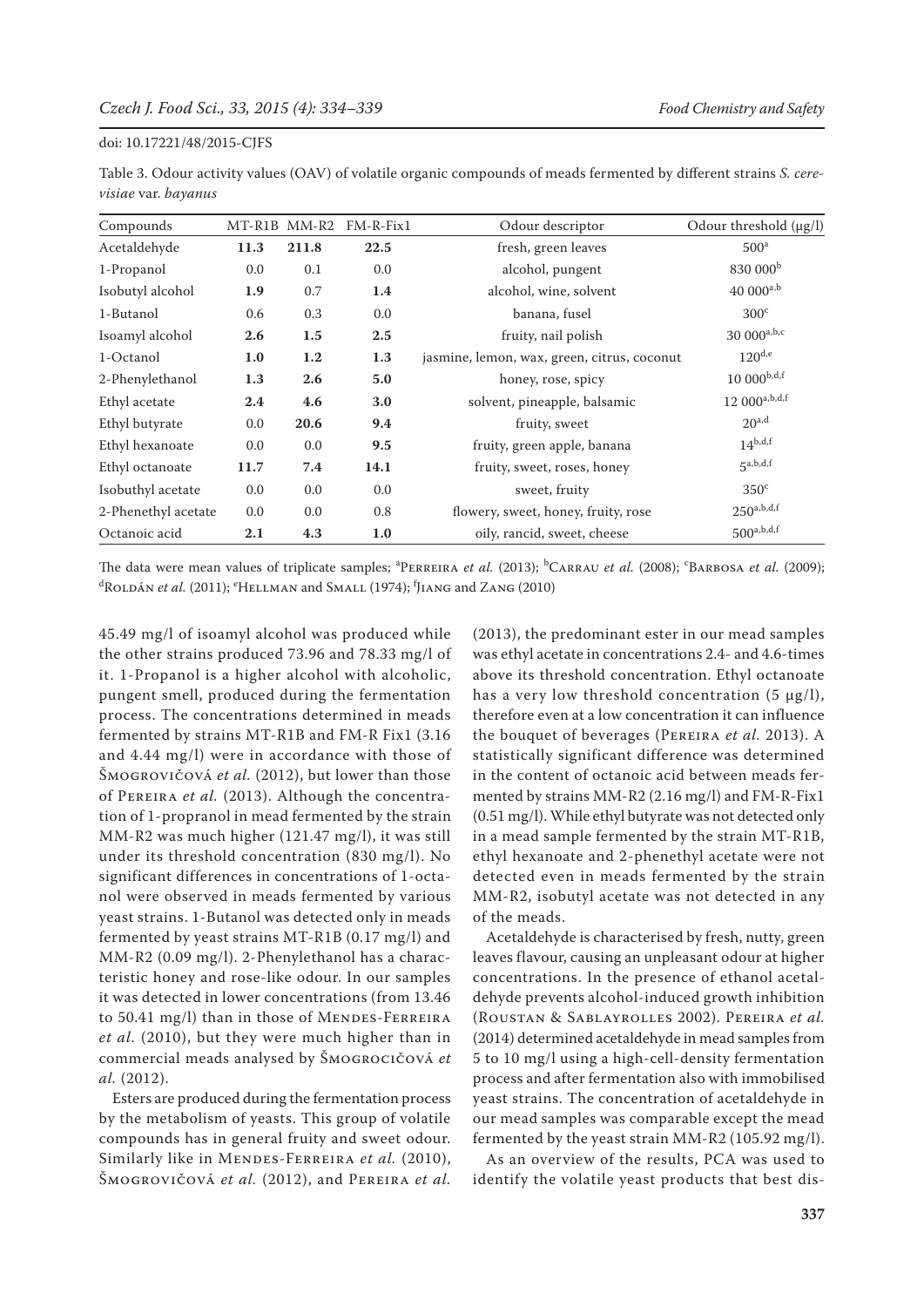



Figure 1. Projection of score plot (A) and loading plot (B) of principal component analysis of volatile organic compound (VOC) profiles of tested meads

criminated between the yeast strains. The principal component plot shown in Figure 1 highlights the relevance of *Saccharomyces cerevisiae* var. *bayanus*  strain used in the production of aroma compounds in blossom mead. The correlation matrix was calculated in order to discriminate the variables (yeast strains), thus selecting 14 parameters. The principal component analysis explained 81.63% of total variance. The first principal component (PC1) accounted for 52.61% of the total variation, while PC2 explained 29.02% of the total variation. Samples of meads fermented by strains MT-R1B and FM-R-Fix1 were separated in PC2, while the strain MM-R2 is separated from the others in PC1. Compounds such as octanoic acid, isobutyl acetate, 1-propanol, acetaldehyde, ethyl acetate, and ethyl butyrate were positively correlated with PC1 and separated the strain MM-R2 from the others. Isobutyl alcohol and isopentyl alcohol were negatively correlated with PC1, their production characterised the strain MT-R1B. Ethyl octanoate, methyl acetate, ethyl hexanoate were negatively correlated with PC1 and PC2, and distinguished the strain FM-R-Fix1.

## **Conclusion**

Blossom honey meads were fermented by three different *Saccharomyces cerevisiae* var. *bayanus* strains to compare the production of volatile organic compounds (VOC) which are responsible for the secondary aroma of alcoholic beverages. Monitoring of the volatile profile of meads led to the following



conclusions. Individual yeast strains produced various metabolites in different concentrations under the same fermentation conditions which significantly influenced the final mead flavour. Higher concentrations of acetaldehyde, 1-propanol, associated with the strain MM-R2, considerably distinguished this strain from the others, whereas the difference between strains FM-R-Fix1 and MT-R1B is characterised by production of ethyl hexanoate, ethyl octanoate (FM-R-Fix1), and isobutyl alcohol (MT-R1B). As a result, the most suitable strain to produce blossom mead was evaluated the strain FM-R-Fix1. This strain was able to produce a balanced profile of monitored VOC and influenced a final aroma of mead in a neutral way.

## **References**

- Barbosa C., Falco V., Mendes-Faia A., Mendes-Ferreira A. (2009): Nitrogen addition influences formation of aroma compounds, volatile acidity and ethanol in nitrogen deficient media fermented by *Saccharomyces cerevisiae* wine strains. Journal of Bioscience and Bioengineering, 108: 99–104.
- BRADFORD M.M. (1976): A rapid and sensitive method for the quantitation of microgram quantities of protein utilizing the principle of protein-dye binding. Analytical Biochemistry, 72: 248–254.
- Carrau F. M., Medina K., Farina L., Boido E., Henschke, P. A., Dellacassa E. (2008): Production of fermentation aroma compounds by *Saccharomyces cerevisiae* wine yeasts: effects of yeast assimilable nitrogen on two model strains. FEMS Yeast Research, 8: 1196–1207.